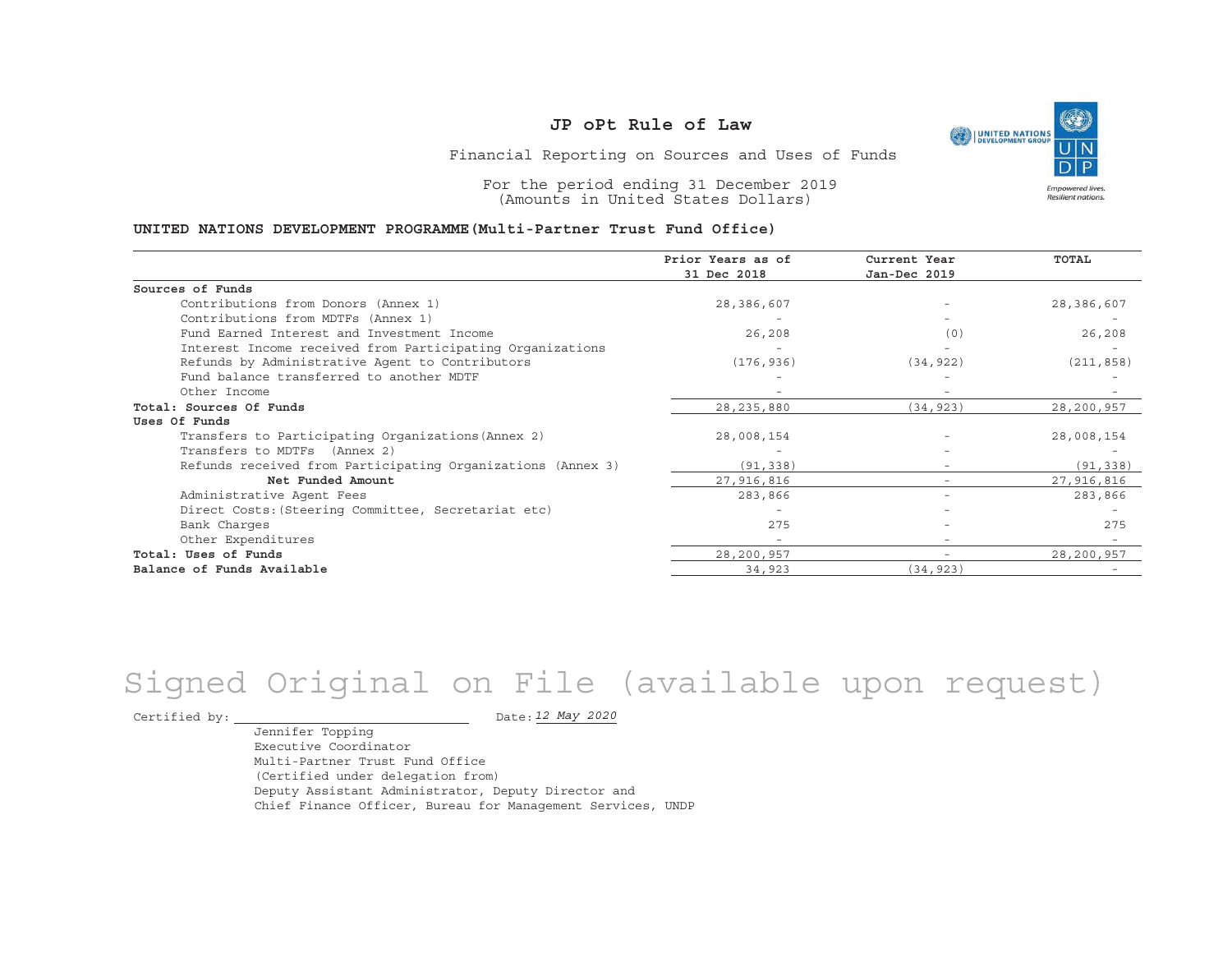

Financial Reporting on Sources and Uses of Funds

For the period ending 31 December 2019 (Amounts in United States Dollars)

#### **UNITED NATIONS DEVELOPMENT PROGRAMME(Multi-Partner Trust Fund Office)**

**Annex - 1: Contributions**

|                                | Prior Years as of | Current Year             | TOTAL      |
|--------------------------------|-------------------|--------------------------|------------|
|                                | 31 Dec 2018       | Jan-Dec 2019             |            |
| From Contributors              |                   |                          |            |
| DEPARTMENT FOR INT'L DEVELOPME | 7,121,935         | $\overline{\phantom{0}}$ | 7,121,935  |
| GOVERNMENT OF NETHERLANDS      | 13,501,582        | $\overline{\phantom{0}}$ | 13,501,582 |
| SWEDISH INT'L DEVELOPMENT COOP | 7,763,090         | $\overline{\phantom{0}}$ | 7,763,090  |
| Total: Contributions           | 28,386,607        |                          | 28,386,607 |
|                                |                   |                          |            |

# Signed Original on File (available upon request)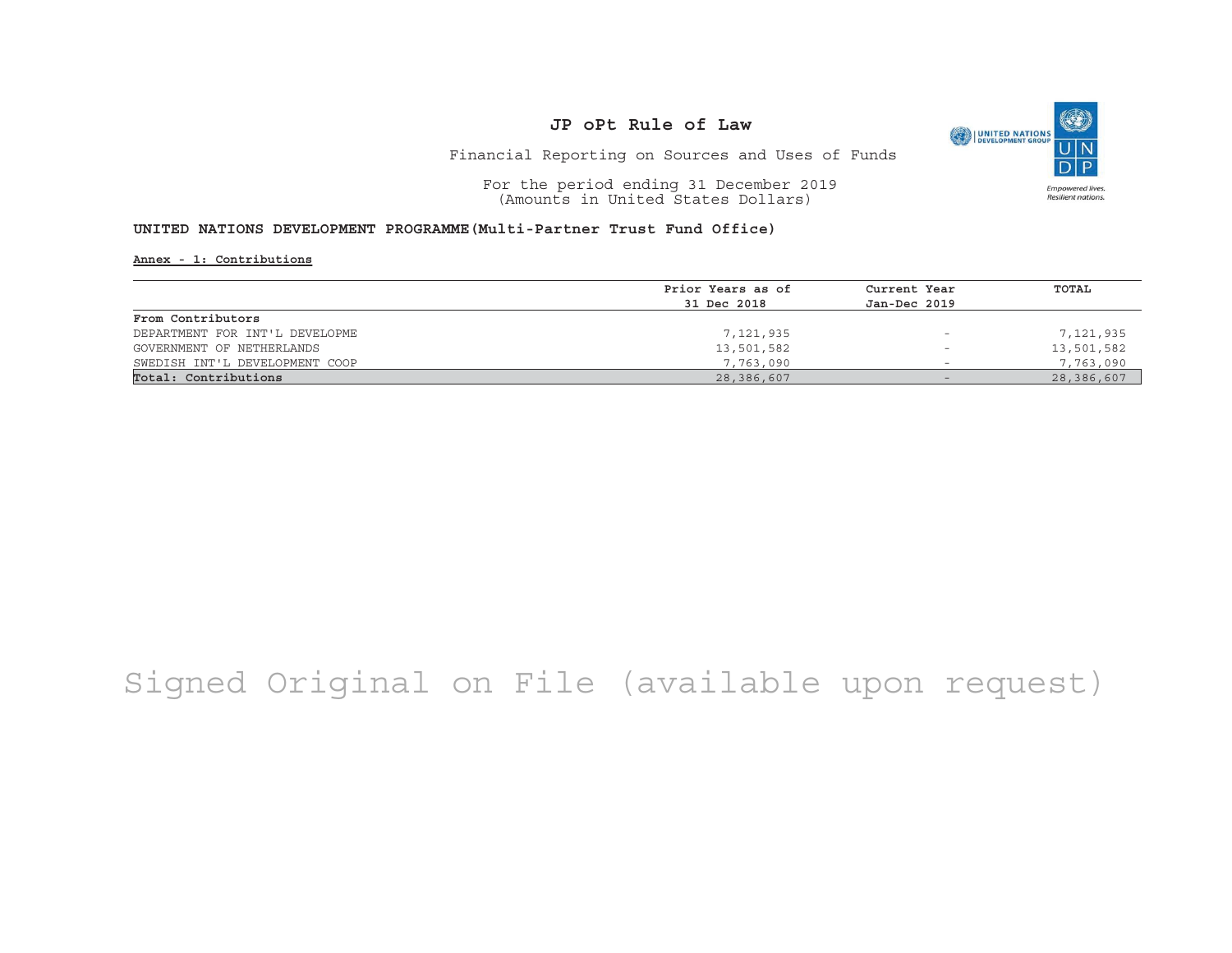

Financial Reporting on Sources and Uses of Funds

For the period ending 31 December 2019 (Amounts in United States Dollars)

#### **UNITED NATIONS DEVELOPMENT PROGRAMME(Multi-Partner Trust Fund Office)**

**Annex - 2: Transfers**

|                                | Prior Years as of | Current Year             | TOTAL      |
|--------------------------------|-------------------|--------------------------|------------|
|                                | 31 Dec 2018       | Jan-Dec 2019             |            |
| To Participating Organizations |                   |                          |            |
| <b>UNDP</b>                    | 21,610,340        | $\overline{\phantom{a}}$ | 21,610,340 |
| UNWOMEN                        | 6,397,814         | $\overline{\phantom{0}}$ | 6,397,814  |
|                                |                   |                          |            |
| Total Transfers                | 28,008,154        | $\qquad \qquad -$        | 28,008,154 |

# Signed Original on File (available upon request)